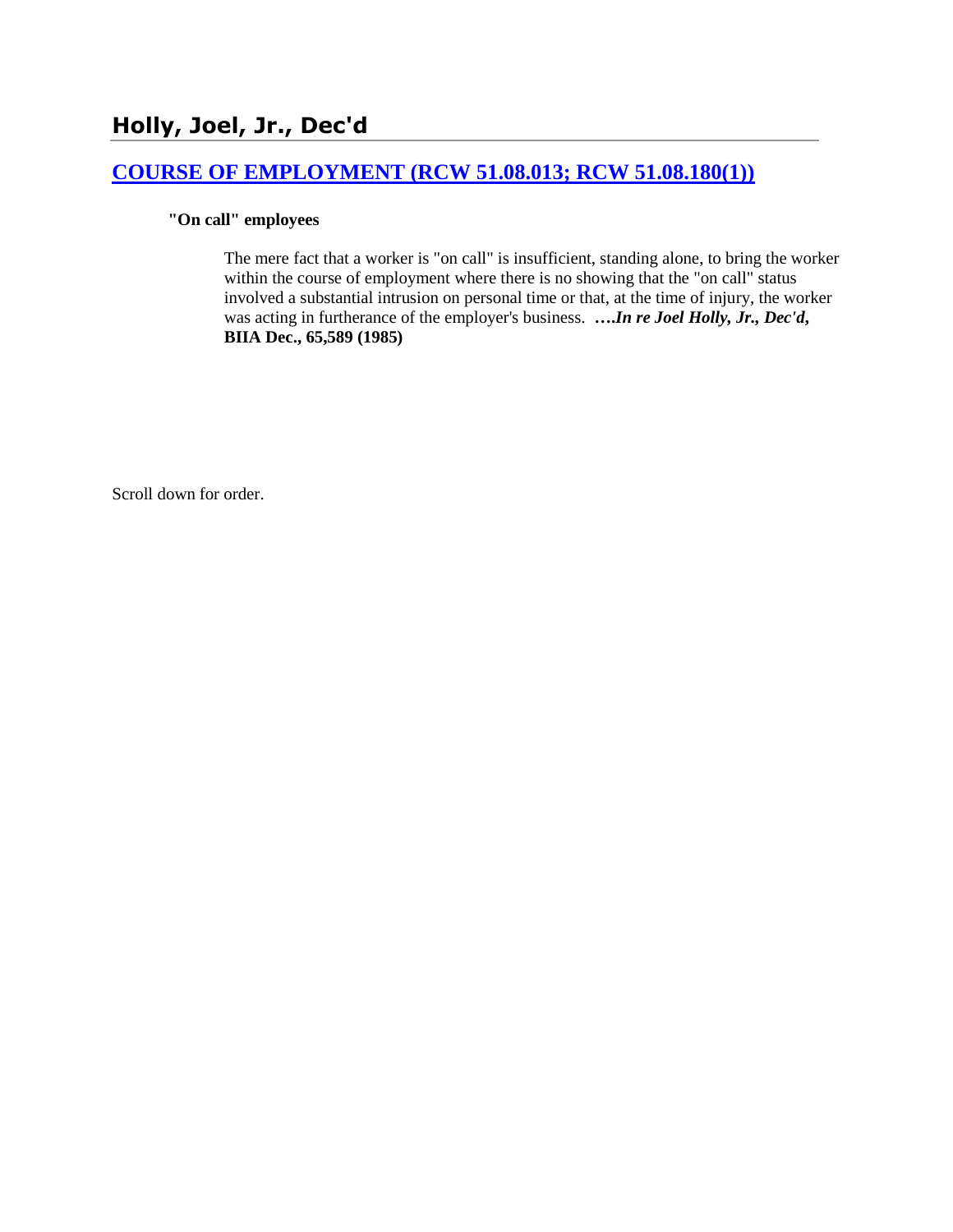#### **BEFORE THE BOARD OF INDUSTRIAL INSURANCE APPEALS**

#### **STATE OF WASHINGTON**

 **In Re:JOEL E. HOLLY, JR., DECEASED ) DOCKET NO. 65,589 )**

 **CLAIM NO. H-985070 ) DECISION AND ORDER )**

APPEARANCES:

 $\frac{1}{2}$ 

6<br>7

8<br>9

Petitioner, Bonnie Jo Holly, Guardian of 10 the children of Joel E. Holly, Jr., Dec'd, by Walthew, Warner, Keefe, Arron, Costello & Thompson, per Robert H. Thompson

14 Employer, Medical Instrument Services, by 15 Frederick Kliban, Controller

17 Department of Labor and Industries, by 18 The Attorney General, per 19 Greg Kane and James S. Kallmer, Assistants

21 This is an appeal filed by the petitioner, Bonnie Jo Holly, on August 17, 1983 from an order of the Department of Labor and Industries dated July 27, 1983 which rejected the applications for 24 | benefits on behalf of Joel E. Holly, Jr. during his lifetime and 25 by petitioner on behalf of the decedent's minor children, for the 26 | reason that claimant was not engaged in the course of his employment on May 8, 1981 when he suffered the injuries which 28 ultimately resulted in his death. Affirmed.

#### DECISION

 Pursuant to RCW 51.52.104 and RCW 51.52.106, this matter is before the Board for review and decision on a timely Petition for Review filed by the Petitioner to a Proposed Decision and Order issued on September 12, 1984 in which the order of the Department dated July 27, 1983 was affirmed.

 The Board has reviewed the evidentiary rulings in the record of proceedings and finds that no prejudicial error was committed and said rulings are hereby affirmed.

 The general nature and background of this appeal are as set forth in the Proposed Decision and Order, and shall not be reiterated completely herein.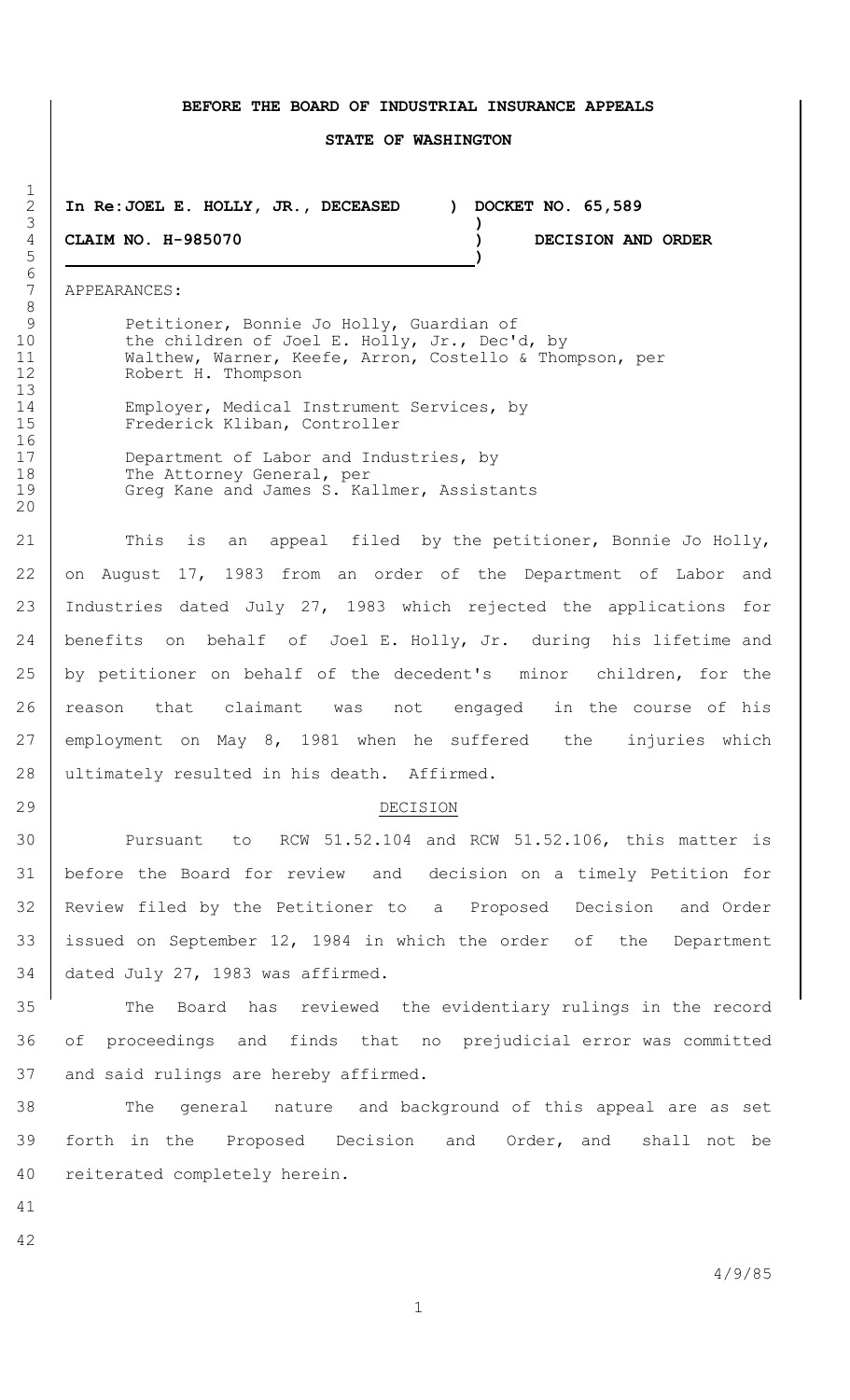We have given full and careful consideration to this appeal and find that we concur in the proposed determination to the effect that the decedent was not acting in the course of employment at the time of his tragic accident on the evening of May 8, 1981.

 The automobile accident in question occurred during the evening hours of May 8, 1981, a Friday, at approximately 8:00 8 | p.m., at a time when the claimant was off duty. In fact, he had 9 | been off duty that entire day, having used the day as compensatory time/leave from work. The fact that the decedent was driving a company-owned vehicle is of no particular legal significance, inasmuch as the company supplied this vehicle to the decedent for 13 both business and personal use on a twenty-four hour, seven day 14 per week basis. The decedent liked to hunt and fish and was instrumental in picking out this particular vehicle, a four-wheel 16 drive International Scout. In the words of Frederick Kliban, a 17 | fellow employee, " ... that's the vehicle Mr. Holly wanted, so the 18 | company purchased it on his behalf." (See Superior Asphalt v. 19 | Department of Labor and Industries, 19 Wn.App. 800 (1978).

21 Nor is the fact that the decedent was in an "on-call" status 22 at the time of the accident, for which he was entitled to 23 | compensation in the form of one day of compensatory time for each 24 seven days of on-call time, of any particular legal 25 significance. Even had the accident herein occurred during the decedent's regular on-duty hours, when he was in a regular-pay status, it would still be legally incumbent upon the petitioner to show that the decedent was "acting in the course of employment" at the time of the accident in order for such accident to qualify as an industrial injury.

 At bottom, it is the petitioner's essential position herein that, even though the general nature and purpose of the decedent's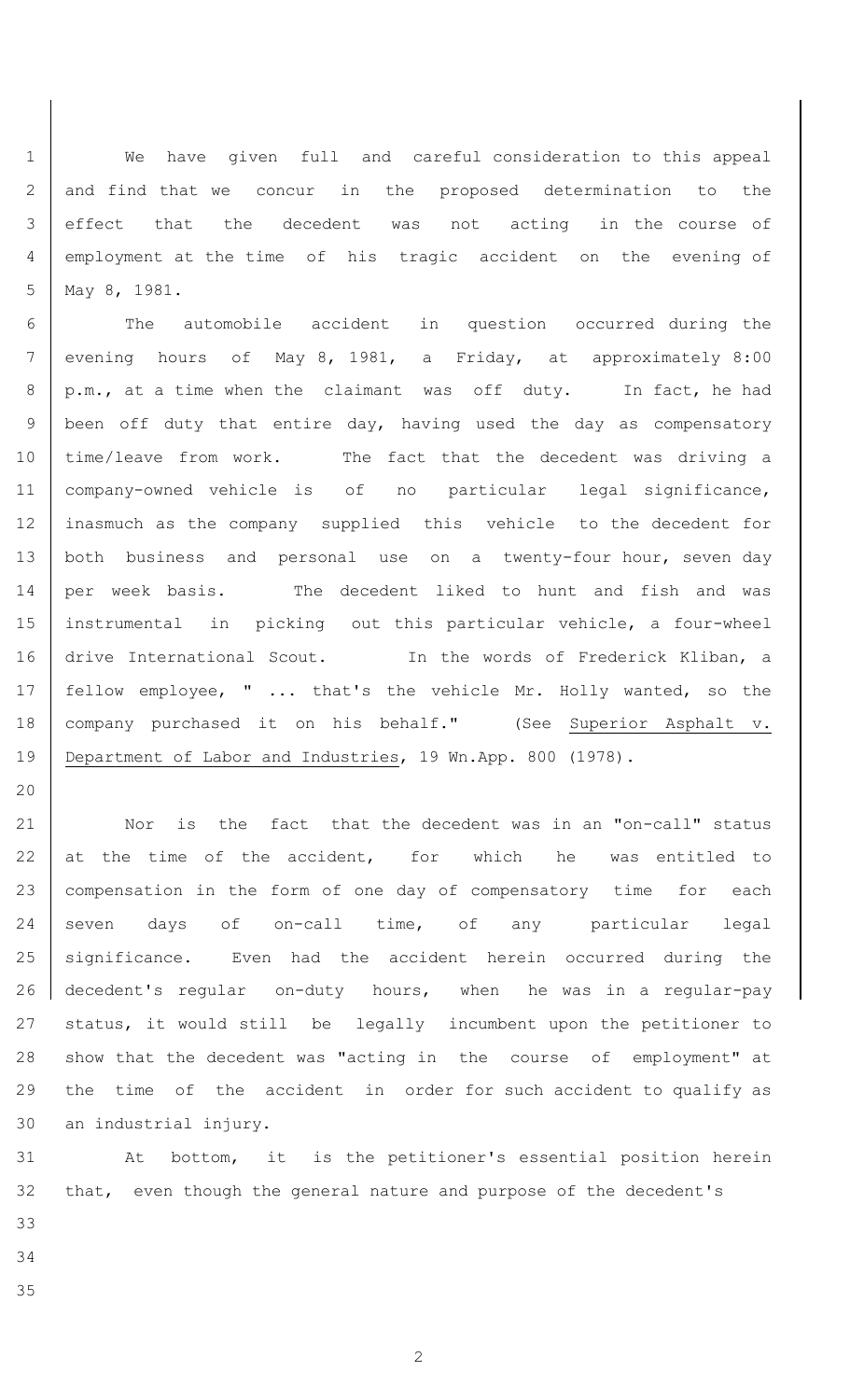1 | travel at the time of the accident in question remains unknown, 2 the undisputed fact that the decedent was in an on-call status at 3 the time of the accident is legally sufficient to confer 4 compensability. In this regard, the petitioner notes that there 5 are no "on-call" cases in Washington, and places particular 6 reliance upon two New Jersey cases, to wit: Paige v. City of 7 Rahway, 376 A.2d 1226 (NJ 1977), and Sabat v. Fetters Corp, 383 8 | A. 2d 421 (NJ 1978). In both cases, the employee involved was 9 continuously on-call during off-duty hours, and sustained his 10 injury during the course of traveling directly from work to home 11 at the end of his regular work shift. In both cases, the New 12 Jersey Supreme Court held that the employee's on-call status was a 13 | sufficient basis to exempt the employee from the general rule that 14 travel in the course of going to and from work is not in the 15 | course of employment. From a reading of the two cases, it is 16 clear that the court was greatly influenced by the high degree of 17 | restriction that the on-call requirement placed upon the employee 18 during his off-duty time. In Paige, the court noted that the 19 employee was on a "tight leash" insofar as engaging in any 20 personal pursuits in his off-duty time. The court noted that he 21 could not leave his home even for a few minutes without first 22 advising his employer. In Sabat, the employee was the employer's 23 computer programming manager whose continued and ready 24 availability was essential to the operation of the employer's 25 business. The court felt that the actual intrusion of his 26 employment responsibilities into his off-duty hours was so 27 frequent and substantial as to constitute "special circumstances 28 sufficient to render the going and coming rule inapplicable."

29 Unlike the two New Jersey cases, the case at hand does not 30 involve any question providing a possible exception to the going 31 and coming rule. As previously noted, where the decedent was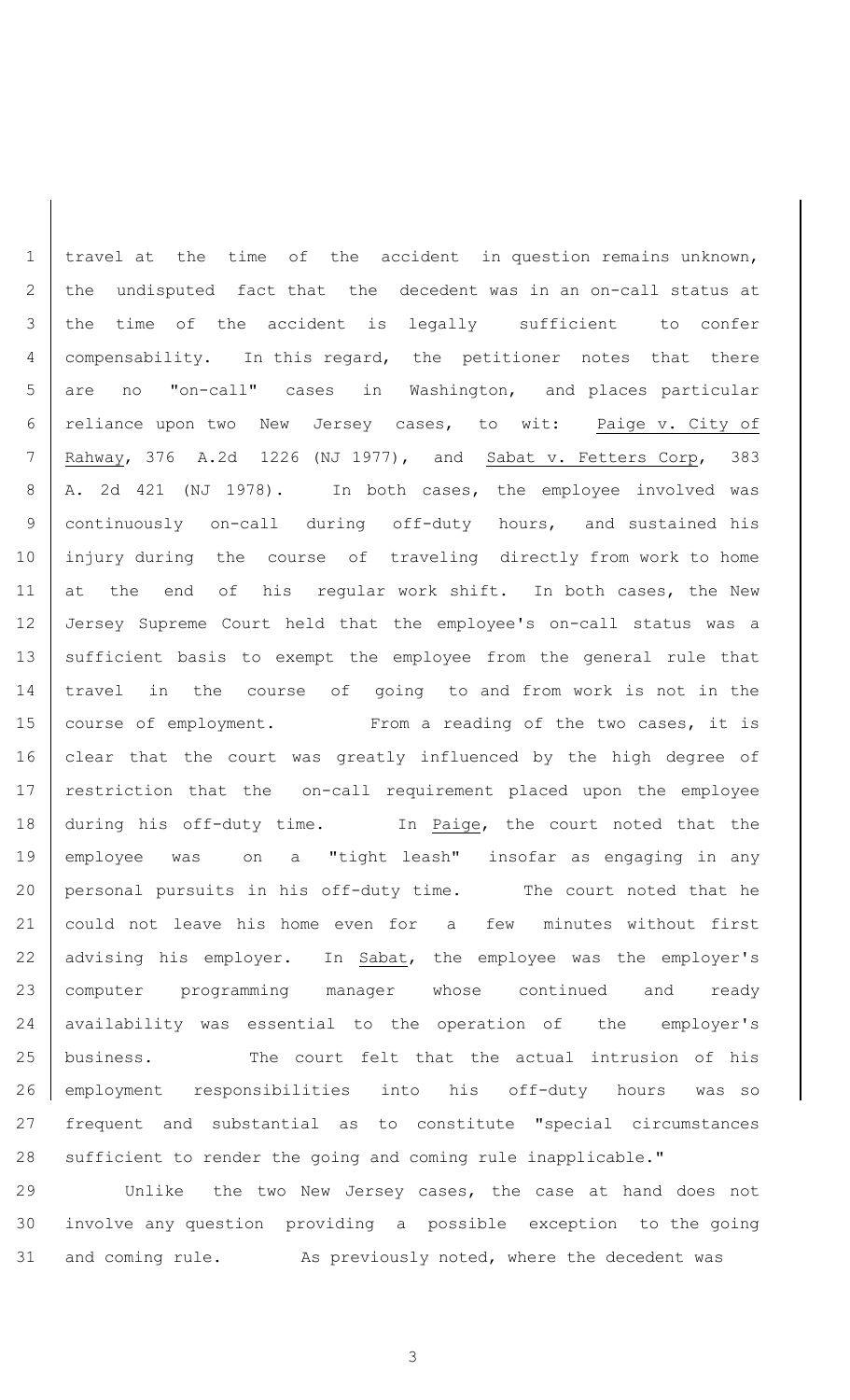"going to" or "coming from" at the time of his accident remains unknown. Inasmuch as there is no showing that the decedent's travel at the time of his accident was work-connected, it must be deemed to have been personal in nature. It is the claimant's burden herein to prove that his use of the vehicle was 9 | within the course of employment. Superior Asphalt at 804. 10 | Moreover, in the case at hand it does not appear that the intrusion upon the decedent's personal time by his on-call status was at all 12 | substantial. During his off-duty hours, he was free to follow whatever personal pursuits he chose. The lone requirement was 14 | that whenever he was away from home, he was supposed to have with 15 | him a telephone pager, known as a "bell boy", so that he could be 16 | reached if the need therefor arose. In this regard, it is to be 17 | noted that the decedent did not have his telephone pager with him at the time of his accident. It was later found to be back in 19 | the office in its holder. Nor does it appear that the decedent was required to make service calls during his off-duty hours on what could be termed a frequent basis. Judging from the record 22  $\vert$  as a whole, our impression is that service calls during off-duty hours were only occasionally required and were made as a "service" 24 to the firm's customers rather than being essential to the 25 customer's operations. The testimony in the record in this regard is to the effect that the firm's customers usually had back-up equipment which would suffice and carry them over until normal work-day hours.

 Be that as it may, insofar as the two New Jersey cases can be deemed as supporting authority for the petitioner's position herein, they constitute minority holdings. The general rule in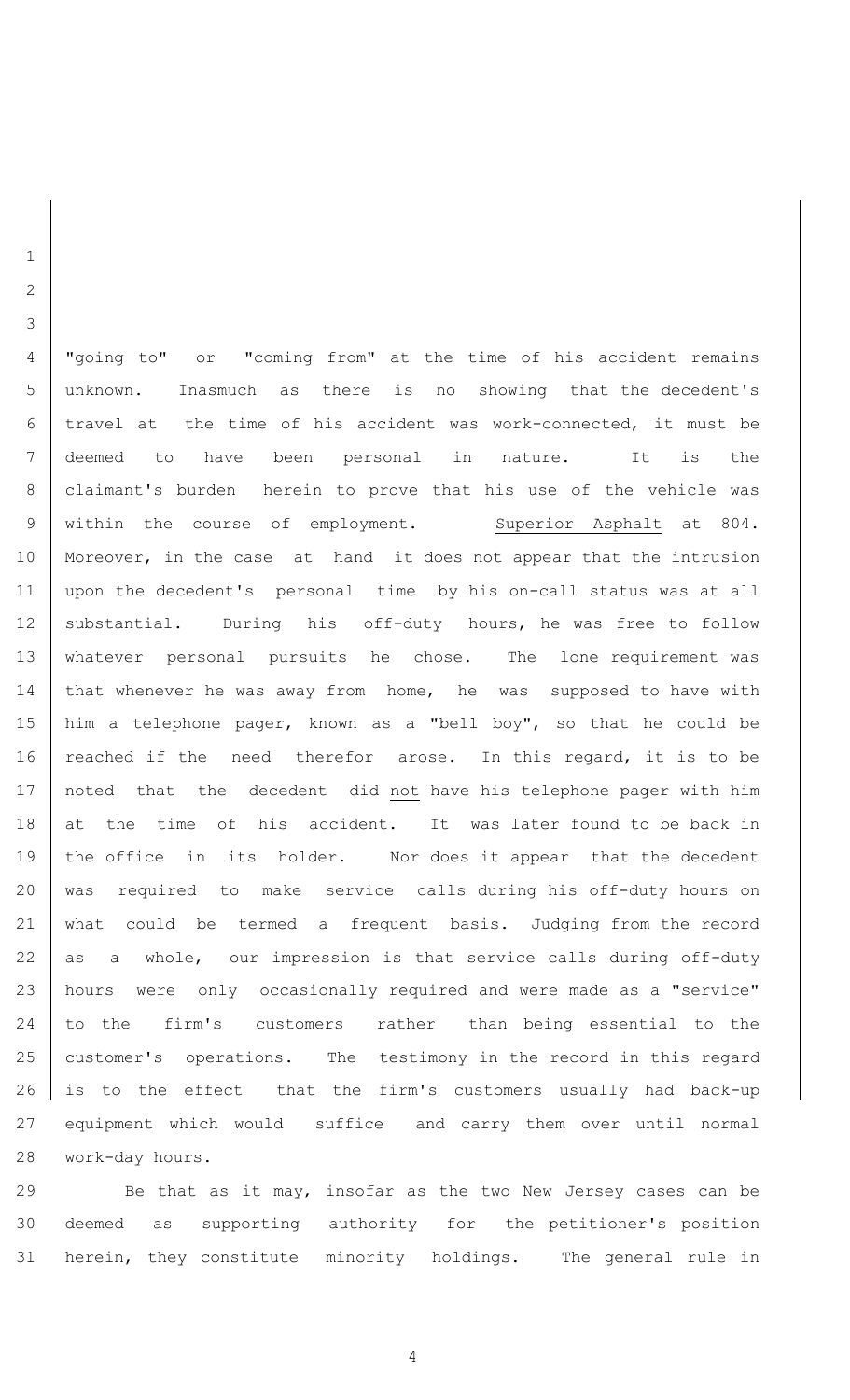1 regard to on-call cases is set forth in Larson The Law of 2 Workmen's Compensation, Vol. IA, Section 24.23, as follows:<br>3 TAlthough an employee is continuously on call,<br>4 injury off the premises in the course of a perso 3 | Talthough an employee is continuously on call, an 4 injury off the premises in the course of a personal 5 activity is not ordinarily considered to 6 be within the Compensation Act." 7 The Paige and Sabat cases are specifically noted therein to be

8 contra to the majority rule. The comment in Larson in regard to

9 the <u>Sabat</u> case is as follows:<br>0 **With** this ca 10 **With this case, the New Jersey Supreme** 11 | Court appears to stretch the on-call 12 exception in going and coming cases to the 13 **13** outermost limits in that the exception will 14 be applied to a routine homeward journey at 15 **15 normal hours, for no reason other** than that 16 the employee is on call at all times because 17 | cf the nature of his work."

18 Finally, we would note that the New Jersey cases were not 19 predicated upon any statutory codification of the term "acting in 20 the course of employment". In Washington, we have such a 21 codification, RCW 51.08.013, and under the terms thereof it must 22 be shown that the decedent, at the time of his injury, was acting 23 at his " ... employer's direction or in the furtherance of his ... 24 employer's business." The petitioner has made no such showing in 25 | this case. In sum, we find that the decedent was not acting in 26 the course of his employment at the time of his automobile 27 accident on the evening of May 8, 1981.

28 The findings, conclusions and order of the Proposed Decision 29 and Order entered in this matter on September 12, 1984, are hereby 30 | adopted as the Board's final findings, conclusions and order, and 31 are incorporated herein by this reference.

32 It is so ORDERED.

33 Dated this 9th day of April, 1985. 34 BOARD OF INDUSTRIAL INSURANCE APPEALS

 $37$ 

39 THE MICHAEL L. HALL

40 Chairperson

41 42

35 36

38 \_\_